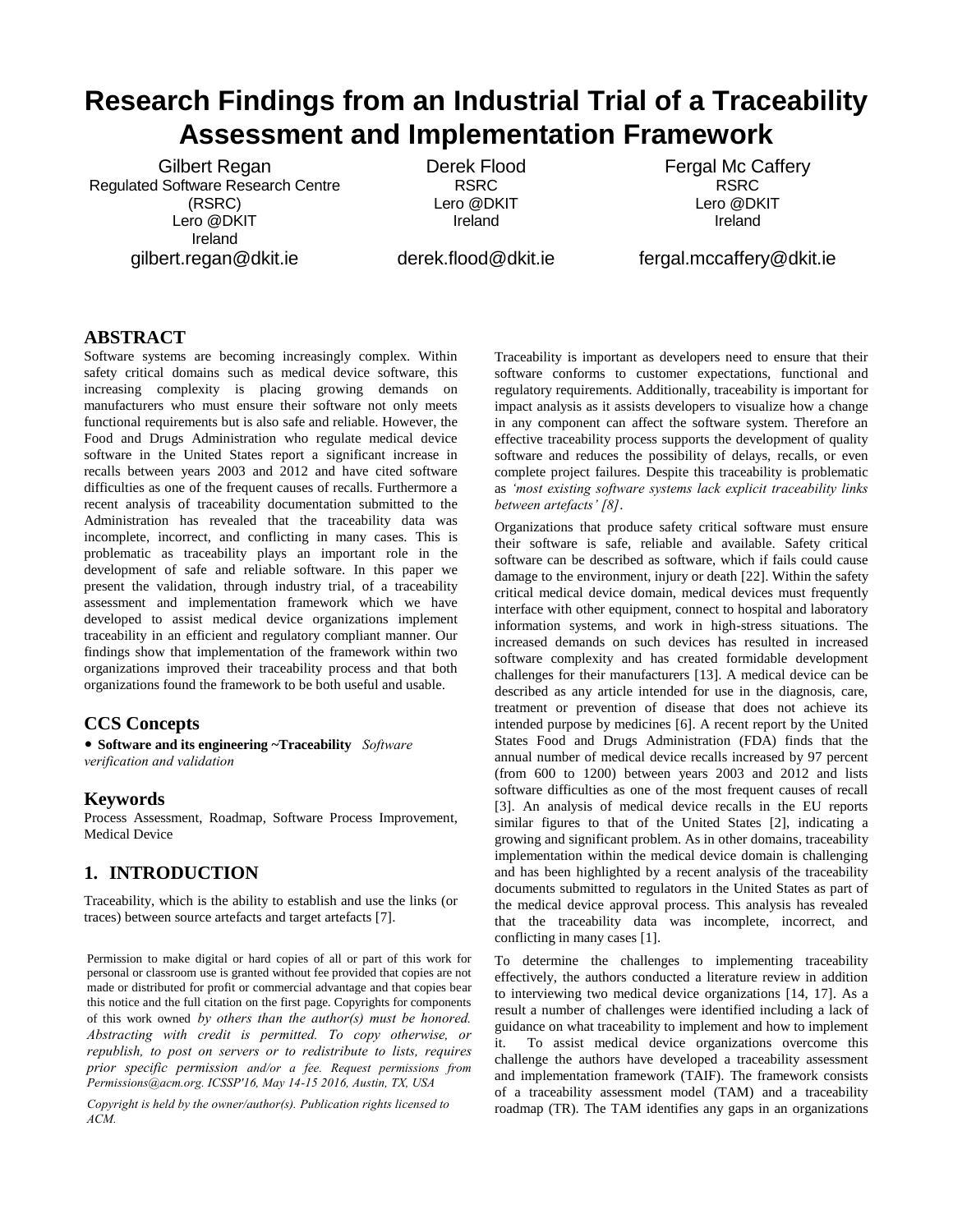implementation of traceability best practices [\[18\]](#page-4-10) and/or medical device standards' traceability requirements[\[19\]](#page-4-11), and the TR provides the pathway for an organization to plug those gaps. An initial validation of the TAIF was completed through expert review [\[15,](#page-4-12) [16\]](#page-4-13). Further validation of the model has been completed through its implementation in two medical device organizations. In this paper we present the results of that implementation and evaluate the ability of the TAIF to assist medical device software organizations implement effective traceability and put them on the path to regulatory compliance.

The remainder of this paper is structured as follows: Section 2, outlines current assessment models' relationship to traceability. Section 3 outlines the methodology used to evaluate the roadmap while Section 4 presents the results of the evaluation. Section 5 provides for a discussion of the results while Section 6 concludes the paper.

# **2. RELATED WORK**

A literature review was conducted by the authors to determine what other traceability assessment models or traceability roadmaps were available in the general, safety critical or medical device domains.

# **2.1 Roadmaps**

 A Framework for Requirements Traceability [\[12\]](#page-4-14) has been proposed which provides guidelines to assist with implementing traceability. This framework advocates the use of 'Value Based Requirements Tracing' which may not be an option if full tracing is a requirement of the customer or the medical device development process standards. Additionally this framework does not fulfil the requirements of a traceability implementation roadmap as defined in the introduction to this paper.

'Software Traceability: A Roadmap' [\[23\]](#page-5-0) presents a roadmap of research and practices related to software traceability and identify issues that are still open for further research. While this paper does highlight barriers to implementing traceability (and areas for further research) it does not provide a traceability implementation roadmap.

A number of medical device standards implementation roadmaps have been developed [\[4,](#page-4-15) [5\]](#page-4-16). These roadmaps provide a pathway for medical device organizations to implement particular medical device standards for risk management, usability design, and quality management. However these roadmaps only provide traceability requirements from any one standard and there is no detail on how these requirements might be achieved.

# **2.2 Traceability Assessment**

To assist organizations to improve their traceability researchers have published work on the assessment of traceability. Med-trace [\[10\]](#page-4-17) is a lightweight traceability assessment method (containing 8 stages) to assist medical device organizations to improve their software development traceability process. However, this assessment method is 'lightweight' in nature (as described by the authors), does not assess any of the best practices for implementing traceability, and its development was not based on any recognized international standard e.g. ISO 15504 [\[9\]](#page-4-18).

An approach to automate the assessment of traceability has been presented in response to 'the gap between what is described by guidelines and what is implemented in practice' [\[20\]](#page-4-19). This approach, which is not specific to any particular domain, involves

automatically parsing project data to capture trace information. While this approach automatically assesses the standards' requirements for traceability it does not assess the implementation of traceability best practices.

There are a number of process assessment models which provide common frameworks for assessing software process capability. These models include ISO/IEC 15504 SPICE, Automotive SPICE [14], SPICE 4 SPACE [15], and CMMI [\[21\]](#page-4-20). These frameworks assess processes such as the software design process, software construction process, software testing process etc. However, the frameworks do not include a dedicated traceability assessment process. The frameworks do include elements of traceability assessment but it is spread out across a lot of processes and the traceability requirements are sometimes difficult to interpret.

# **3. INDUSTRY VALIDATION**

In order to meet the aim of this study which is the evaluation of the TAIF, a longitudinal study of two medical device organizations was performed over a six month period. For the study the Adept process appraisal method [\[11\]](#page-4-21) was employed as it could provide a comprehensive assessment of an organizations' traceability compliance without being too onerous in terms of resources that the organization need to provide.

An initial assessment was conducted in both organisations using the TAM which highlighted areas for improvement. A findings report was delivered to the organisation along with the TR which provided a pathway for the organisations to improve their traceability. A follow up assessment conducted six months later (again using the TAM) indicated what improvements were made. Additionally, after this follow up assessment, two representatives from each organization were interviewed about their experience of using the TAIF and how beneficial they found it to be. The interviews were semi-structured in nature as this provided a means to address any issues or points that may arise during the interview that may not have been predicted during the generation of the questions. The interview questionnaire was divided into two main parts. Part A examined the value and usefulness of the assessment experience to the organization. Part B examined the usefulness and usability of the roadmap in implementing the recommendations that had resulted from the initial assessment.

# **3.1 Participants**

Organization 'A' is a small medical device software company, founded in 2002, based in Ireland. The company has a total of ten employees which include one programmer, one software tester and one quality assurance person. The company produces medical device software with a software safety classification of B, meaning non-serious injury is possible.

Organization 'B' is a small Product Development & Design Engineering company focused on the Medical Device and Life Science market and is based in Ireland. The company, which was formed in 2007, employs 14 individuals with skills in mechanical, hardware and software engineering. The company are a third party supplier of software to medical device companies and have recently been accredited with IEC 62304 certification.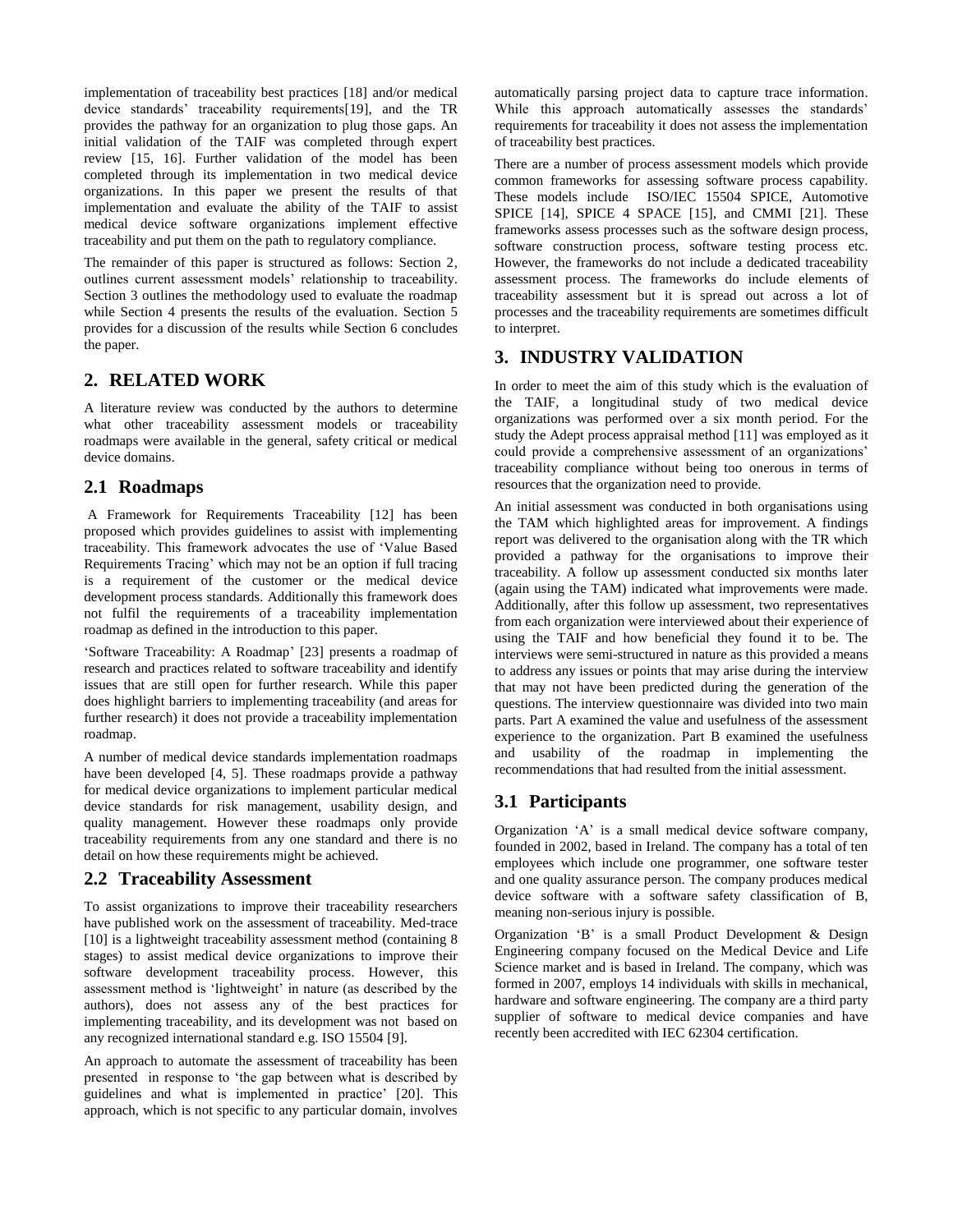# **4. RESULTS**

The results of the initial traceability implementation assessment and follow up assessment are presented in section [4.1.](#page-2-0) Sectio[n 4.2](#page-2-1) presents the results of evaluating the assessment experience while section [4.3](#page-3-0) presents the results of the roadmap evaluation. The data presented in section 5.1 was collected through document analysis and interviews as part of the Adept method while the data presented in section 5.2 and 5.3 was collected through interviews.

#### <span id="page-2-0"></span>**4.1 Processes Assessment**

The results of the initial assessment and final assessment are presented in tabular format in [Table 1](#page-2-2) and for the purpose of clarity the results are also presented as percentages in Table 2.

**Table 1. Best Practices and Traceability Links Implementation- Initial and Final Assessment** 

<span id="page-2-2"></span>

|   | <b>Initial Best Practices</b><br>and Trace Links   | <b>NotFinal</b> |  |  |  |  |  |  |
|---|----------------------------------------------------|-----------------|--|--|--|--|--|--|
|   | <b>Assess</b> Implemented                          | <b>Assess</b>   |  |  |  |  |  |  |
|   | <b>Best Practices</b>                              |                 |  |  |  |  |  |  |
|   | Company policy on traceability                     |                 |  |  |  |  |  |  |
|   | Traceability improvement communication method      |                 |  |  |  |  |  |  |
|   | <b>Traceability Information Model</b>              |                 |  |  |  |  |  |  |
|   | Traceability standard operating procedure          |                 |  |  |  |  |  |  |
|   | Resources to implement traceability unavailable    |                 |  |  |  |  |  |  |
|   | Appropriate techniques not deployed                |                 |  |  |  |  |  |  |
|   | Risk Management Traceability Requirement           |                 |  |  |  |  |  |  |
|   | Link hazardous situation to software item          |                 |  |  |  |  |  |  |
|   | Link software item to software cause               |                 |  |  |  |  |  |  |
| B | Link software cause to risk control measure        |                 |  |  |  |  |  |  |
| B | Link RCM to risk control verification              |                 |  |  |  |  |  |  |
| B | Link Hazard to assessment of residual risk         |                 |  |  |  |  |  |  |
|   | <b>SDLC Traceability Requirement</b>               |                 |  |  |  |  |  |  |
| B | Link software req. to system req. and their source |                 |  |  |  |  |  |  |
|   | Link software req. to source code (where required) |                 |  |  |  |  |  |  |
| B | Link soft. arch. design to soft. detailed design   |                 |  |  |  |  |  |  |
| B | Link soft. detailed design to source code          |                 |  |  |  |  |  |  |
| B | Link soft arch. design to test                     |                 |  |  |  |  |  |  |
| B | Link soft detailed design to test                  |                 |  |  |  |  |  |  |
| B | Link source code to test                           |                 |  |  |  |  |  |  |
|   | <b>Change Management Traceability Requirement</b>  |                 |  |  |  |  |  |  |
| B | Link change request to problem report              | A,B             |  |  |  |  |  |  |

Table 1, presents the traceability best practices and traceability requirements that were *not* implemented by either organisation 'A' or 'B' during the initial assessment (Column 1.) and during the final assessment (Column 3). For example, both organizations 'A' and 'B' had no traceability improvement communication method in place at the initial assessment. However, at the final assessment organisation 'B' had met this requirement. This means that organisation 'B' implemented a traceability improvement communication method between the initial and the final assessments while organisation A had not. Table 2 indicates the percentage achievement of the outcomes for each process. For example, organisation 'A' had fully achieved three (or 75%) of the outcomes in the initial assessment and in the final assessment they had fully achieved all four outcomes (i.e. 100%). As indicated in Table 1 the purpose of this outcome is to implement traceability between each change request and the problem report ID from which it originated. The organization achieved this by adding a 'source of change request' section to their change control form.

**Table 2. Results of Initial Assessment and Final Assessment** 

|        | Best Pract. |       | SDLC Trac |                                     | <b>RM</b> Trac |     | <b>CM</b> Trac |                  |  |
|--------|-------------|-------|-----------|-------------------------------------|----------------|-----|----------------|------------------|--|
|        | Init.       | Final |           | Init. Final Init. Final Init. Final |                |     |                |                  |  |
| Org. A | 5%          | 5%    | 22%       | 44%                                 | 40%            |     |                | $153\%$ 75% 100% |  |
| Org. B | 10%         | 41%   | 89%       | 89%                                 | 75%            | 88% | 100%   100%    |                  |  |
|        |             |       |           |                                     |                |     |                |                  |  |

The results indicate an improvement in all processes except for organization A's Best Practice process which remained at 5% of full implementation and organization B's SDLC process and CM process (which had already been 100% complete).

#### <span id="page-2-1"></span>**4.2 Evaluation of the Assessment Experience**

To fully evaluate the TAIF it was necessary to appraise the participating organizations experience of undergoing the assessment. Therefore, questions were formulated to ascertain the participating organizations perspective with regard to the value and usefulness of the assessment to the organizations.

Within the assessment, all questions asked the users to respond using a five point Likert scale. In some cases answers ranged from strongly disagree (1) to strongly agree (5), or very bad (1) to very good (5). Additionally, the organizations were asked to provide a rationale for their decision.

#### *4.2.1 Value of Assessment*

With regard to the value of the assessment, questions were asked during the final assessment to determine:

- a) The organization's understanding of the assessment process and its results;
- b) The organization's understanding of the purpose of the activities that took place as part of the assessment;
- c) The organization's perspective on whether the assessment was worth the time and effort expended?
- d) The organization's view on how good or bad the assessment results characterize their traceability strength or weaknesses.

The results are presented in Figure 4.



**Figure 4. Value of Assessment** 

As an example, in response to a question on whether the assessment was worth the time and effort expended, organization 'A' responded with a '4' and provided the following rationale: *"Our organization did not have the knowledge or the expertise required. The assessment identified many areas that current practice was lacking. Extensive knowledge and experience would be required to produce the quality of report provided by the assessment….very few people would have this"*

#### *4.2.2 Usefulness of assessment*

To evaluate the usefulness of the assessment, questions were formulated to determine the organization's viewpoints with regards to:

a) How the assessment helped us better understand what needs to be improved with regards to traceability?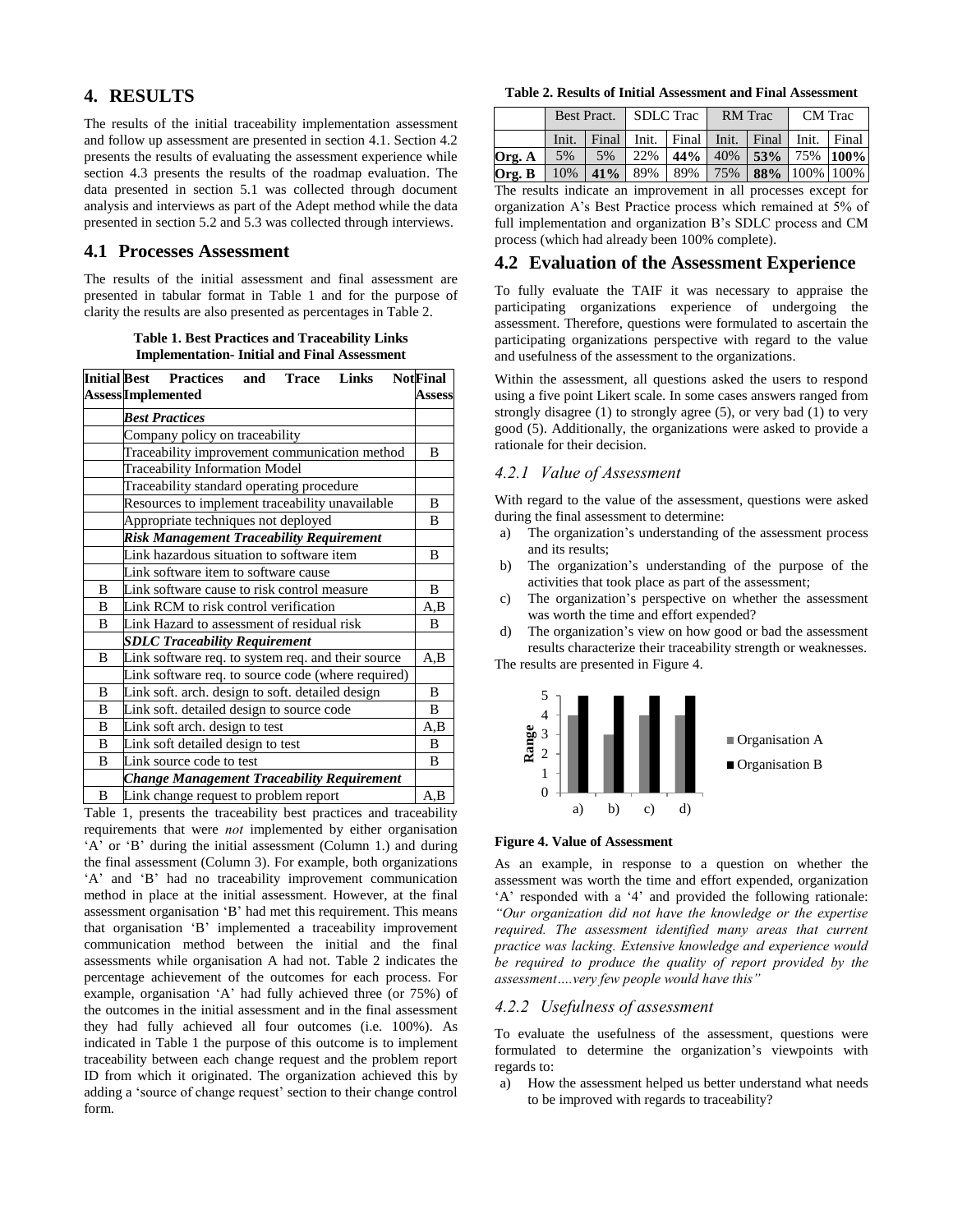- b) If the assessment improved awareness, buy-in and support for traceability within our organization;
- c) If the assessment model provides real direction for long term traceability improvement?

The results are presented in Figure 5.



**Figure 5. Usefulness of Assessment** 

As an example, in response to a question on how much the assessment helped the organization better understand what needs to be traced, organization 'B' returned a '5' and provided the following rationale: "*We are definitely much more aware of what needs to be traced. Although we were aware that traceability was a requirement of the standards we obviously weren't aware of how much was required. The assessment has highlighted our deficiencies and as we are a small organization everyone is now very aware".*

### <span id="page-3-0"></span>**4.3 Evaluation of the Roadmap**

To evaluate the roadmap, questions were formulated to determine the participating organization's perspective of the roadmap with regard to its usefulness and usability. These questions assessed their agreement with:

- a) The overview section is easy to understand;
- b) The correctness of the order of implementation as depicted in Overview section;
- c) The roadmap is useful in practice;
- d) The roadmap is usable in practice;
- e) The roadmap provides sufficient guidance.

The results are presented in Figure 6.



#### **Figure 6. Roadmap - Usefulness and Usability**

As an example, in response to a question on how much they agreed that the roadmap provides sufficient guidance on how to go about improving traceability, organization 'B' scored this category with a '5' and provided the following rationale: *"The roadmap is comprehensive. It explains what you have to do and is not difficult to comprehend."*

In addition to the above, a number of questions were asked to determine the organization's viewpoint with regard to any deficiency they have observed with the roadmap, any suggestions they have for improvement, or what they thought were the major benefits of the roadmap. Organization 'A' suggested that it might help if the best practices could be prioritized, with 'Resources' as first best practice. The major benefit of the roadmap as far as organization 'A' was concerned was that *'it provided them with an expertise that was not available within the organization and that they do not believe many organizations would have such a* 

*wealth of knowledge on the subject'.* The fact that the roadmap detailed all the medical device traceability requirements was a major benefit for organization 'B' as they felt that the standards can be difficult to interpret. As an example of the usefulness and usability of the roadmap organization 'A' stated that for the CM process they were easily able to link change request to problem report as "*Method B in Appendix C of the roadmap clearly defined how we could easily do this simply by adding a source of change request section to the change request form".* 

### **5. DISCUSSION**

The inadequate implementation of the best practice process in both organizations is clearly evident in Table 1. Organization 'A' indicated that the reason for this was that they were simply unaware of the best practices and did not have any expertise in this area. Additionally, the reason that they showed no improvement in this area was that they focused their resources towards the other three processes for two reasons: the SDLC, RM and CM processes contained 'regulatory requirements' whereas the best practice process did not; their resources were particularly limited during this time period with some personnel leaving the organization and not yet been replaced. Organization 'A' has indicated that they wish to achieve 100% implementation across all four processes but with their very limited resources they were not able to indicate when this would happen. While the results from organization 'B' indicated a marked improvement in their implementation of the best practices process they are acutely aware that they still have significant work to do in this area. They have indicated that the reason why further improvement has not been achieved is one of resources. However, organization 'B' has set itself a goal of achieving 100% implementation across the four process areas and to this extent a new person has been hired with part of his remit being to work towards this goal.

The results of the evaluation of the assessment experience have been very positive as indicated in Figures 4 and 5. Figure 4 point b indicates that organization 'A' could have had a better understanding of the purpose of the activities that took place during the assessment. While Step 2 of the Adept method requires the assessment process be explained to staff prior to the assessment, for future assessments a more detailed explanation of the process will be delivered at Step 2. However it is believed that this did not have any effect on the results of the assessment. Another area noted for improvement is that the assessment report could better characterize the organizations traceability strong points, with organization 'A' stating: *"although the assessment did expose many areas that we are not covering in current TM template, we are compliant in some areas which maybe could be more evident in the report".*

While the evaluation of the assessment process has highlighted areas for improvement, the lightweight nature of the assessment was noted as a major benefit with organization 'B' stating: "*it was good that the assessment interviews were done in less than 1.5 hours as time is a limited resource in this organization*".

With regard to the evaluation of the roadmap and as depicted in Figure 6, organization 'A' neither agreed or disagreed that the overview section was easy to understand and suggested that some form of color-coding would improve it and make it visually more appealing. On reflection, the authors consider this to be a valid point and so the overview is amended to highlight the SDLC, CM and RM processes (in red) and also the adoption of the best practices (in blue) through these processes. Additionally,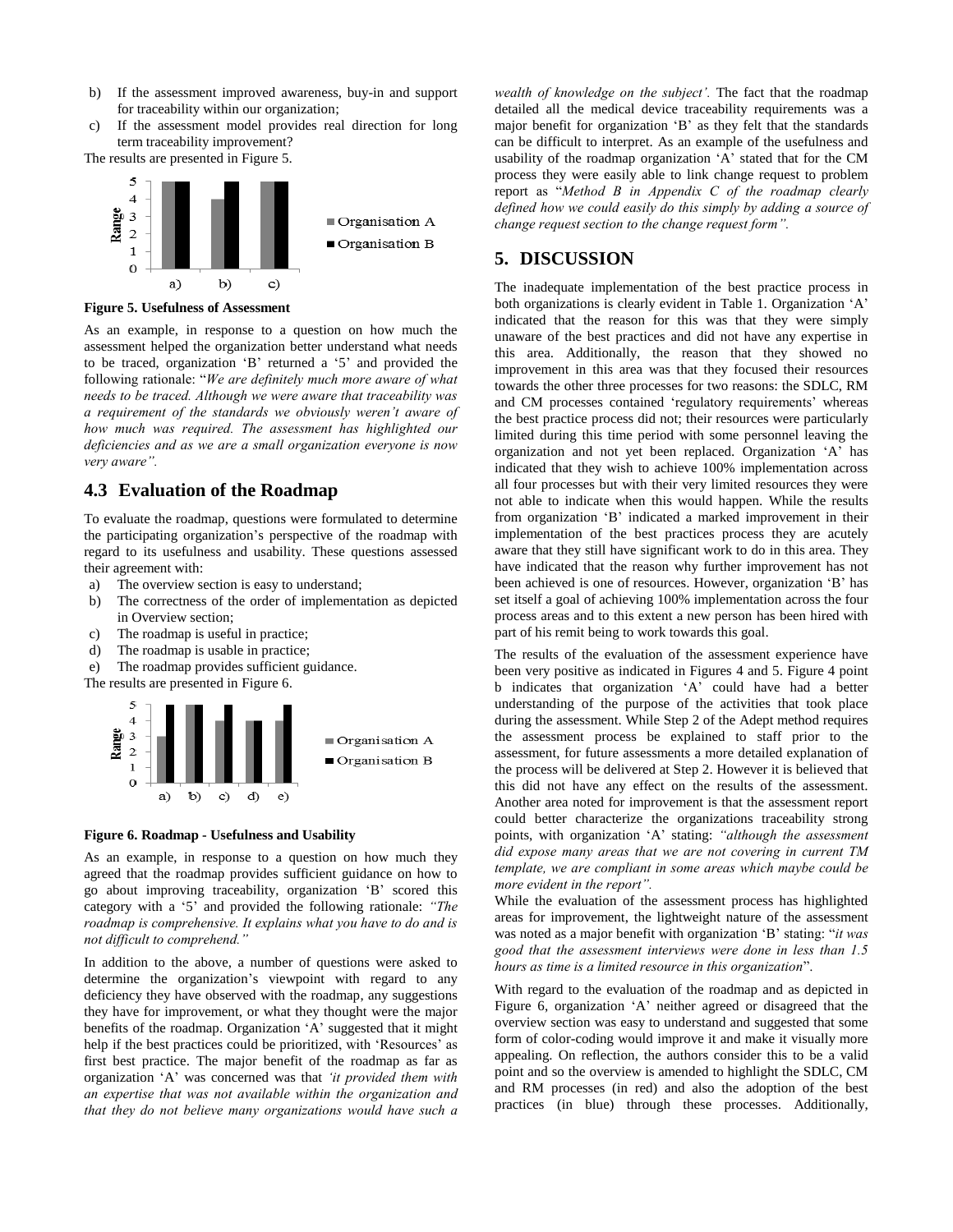organization 'A' suggested that the 'resource' best practice should come first and that the best practices should be given a priority rating. However, textual information in the overview section indicates that an organization should decide at an organization level, or the project manager should decide at the project level which of the traceability best practices to implement. Factors which will influence these decisions will include the availability of resources and how highly regarded traceability is within the organization. Additionally, the roadmap recommends that the best practices are implemented in the order presented in the roadmap where possible. This order of implementation arose as a result of the roadmap validation through expert review.

# **6. CONCLUSION**

The results of implementing the TAIF within two medical device organizations clearly indicate a significant improvement in almost all traceability processes within both organizations, although none of the processes improved to a level of 100% adherence, the overriding reason given for this is resource issues (mostly time) within the organizations. These resource issues are clearly outside the scope of the TAIF.

An evaluation of the assessment experience and traceability roadmap clearly indicates that both organizations found them to be very useful, usable and generally providing an awareness, knowledge and expertise in traceability that they did not previously have. Additionally, both organizations considered that the assessment provided them with guidance and real direction for long term traceability improvement.

# **7. ACKNOWLEDGEMENT**

This work was supported with the financial support of the Science Foundation Ireland grants 10/CE/I1855 & & 13/RC/20194 to Lero - the Irish Software Research Centre.

# **8. REFERENCES**

- <span id="page-4-7"></span>[1] Cleland-Huang, J., Gotel, O., Hayes, J. H., Mäder, P. and Zisman, A. 2014. Software Traceability: Trends and Future Directions. In *Proceedings of the ICSE* (Hyderabad, India, 2014)
- <span id="page-4-6"></span>[2] Davis, S., Gilbertson, E. and Goodall, S. 2011 EU Medical Device Safety Assessment - A comparative analysis of medical device recalls 2005-2009. *BCG*.
- <span id="page-4-5"></span>[3] FDA.2014 *Medical Device Recall Reports FY2003 to FY2012*.
- <span id="page-4-15"></span>[4] Flood, D., Caffery, F. M. and Casey, V. 2013. A roadmap to implement a quality management system. In *Proceedings of the 6th International conference on Health Informatics (Healthinf 2013)* (2013)
- <span id="page-4-16"></span>[5] Flood, D., Caffery, F. M., Casey, V., McKeever, R. and Rust, P. 2015 A roadmap to ISO 14971 implementation. *Journal of Software: Evolution and Process*
- <span id="page-4-4"></span>[6] Fries, R. 2013.*Reliable Design of Medical Devices*. CRC Press,978-1-4398-9491-0,New York,CRC Press,93
- <span id="page-4-0"></span>[7] Gotel, O. and Mader, P. 2012.*Acquiring Tool Support for Traceability*. Springer,Acquiring Tool Support for Traceability, New York,Springer
- <span id="page-4-1"></span>[8] Hayes, J. H. and Dekhtyar, A. 2009. Towards Traceable Test-Driven Development. In *Proceedings of the TEFSE'09* (Vancouver, Canada, 2009)
- <span id="page-4-18"></span>[9] ISO/IEC.1997 *15504-SPICE (Software Process Improvement and Capability dEtermination)*. ISO
- <span id="page-4-17"></span>[10] McCaffery, F. and Casey, V. 2011. Med-Trace. In *Proceedings of the Software Process Improvement and Capability Determination* (Dublin,Ireland, May 30 – June 1, 2011, 2011). Springer
- <span id="page-4-21"></span>[11] McCaffery, F., Richardson, I. and Coleman, G. 2006. Adept – A Software Process Appraisal Method for Small to Medium-sized Software Development Organisations. In *Proceedings of the EuroSPI06* (Finland, 2006)
- <span id="page-4-14"></span>[12] Raja, U. and Kamran, K. 2008 *Framework for Requirements Traceability*. Blekinge Institute of Technology
- <span id="page-4-3"></span>[13] Rakitin, S. R. 2006 *Coping with Defective Software in Medical Devices*. IEEE.
- <span id="page-4-8"></span>[14] Regan, G., Caffery, F. M., Daid, K. M. and Flood, D. 2013. Investigation of Traceability within a Medical Device Organization. In *Proceedings of the SPICE* (Bremen, Germany, June 4 - 6, 2013). Springer
- <span id="page-4-12"></span>[15] Regan, G., Caffery, F. M., Daid, K. M. and Flood, D. 2014. The Development and Validation of a Traceability Assessment Model. In *Proceedings of the SPICE* (Vilinus, Lithuania, 4-6 Nov 2014, 2014). Springer
- <span id="page-4-13"></span>[16] Regan, G., Flood, D. and McCaffery, F. 2015. The Development and Validation of a Roadmap for Traceability. In *Proceedings of the SPICE* (Gothenberg, Sweden, 2015). Springer
- <span id="page-4-9"></span>[17] Regan, G., Mc Caffery, F., Mc Daid, K. and Flood, D. 2012. The Barriers to Traceability and their Potential Solutions: Towards a Reference Framework. In *Proceedings of the 38th Euromicro Conference on Software Engineering and Advanced Applications* (Cesme, Turkey, 5-8 Sept 2012, 2012). IEEE
- <span id="page-4-10"></span>[18] Regan, G., Mc Caffery, F., Mc Daid, K. and Flood, D. 2013. Implementation of traceability best practices within the medical device domain. In *Proceedings of the EuroSPI*  (Dundalk, Ireland, 2013). DELTA
- <span id="page-4-11"></span>[19] Regan, G., Mc Caffery, F., Mc Daid, K. and Flood, D. 2013 *Medical device standards' requirements for traceability during the software development lifecycle and implementation of a traceability assessment model*. Elsevier.
- <span id="page-4-19"></span>[20] Rempel, P., Mader, P., Kuschke, T. and Cleland-Huang, J. 2014. Mind the Gap: Assessing the Conformance of Software Traceability to Relevant Guidelines. In *Proceedings of the ICSE 2014* (Hyderabad, India, 31-05- 2014, 2014)
- <span id="page-4-20"></span>[21] SEI.2011 *Standard CMMI® Appraisal Method for Process Improvement (SCAMPI) A, Version 1.3: Method Definition Document*. SEI
- <span id="page-4-2"></span>[22] Sommerville, I. 2011.*Software Engineering*. Addison-Wesley,ISBN-13: 978-0-13-703515-1,Addison-Wesley